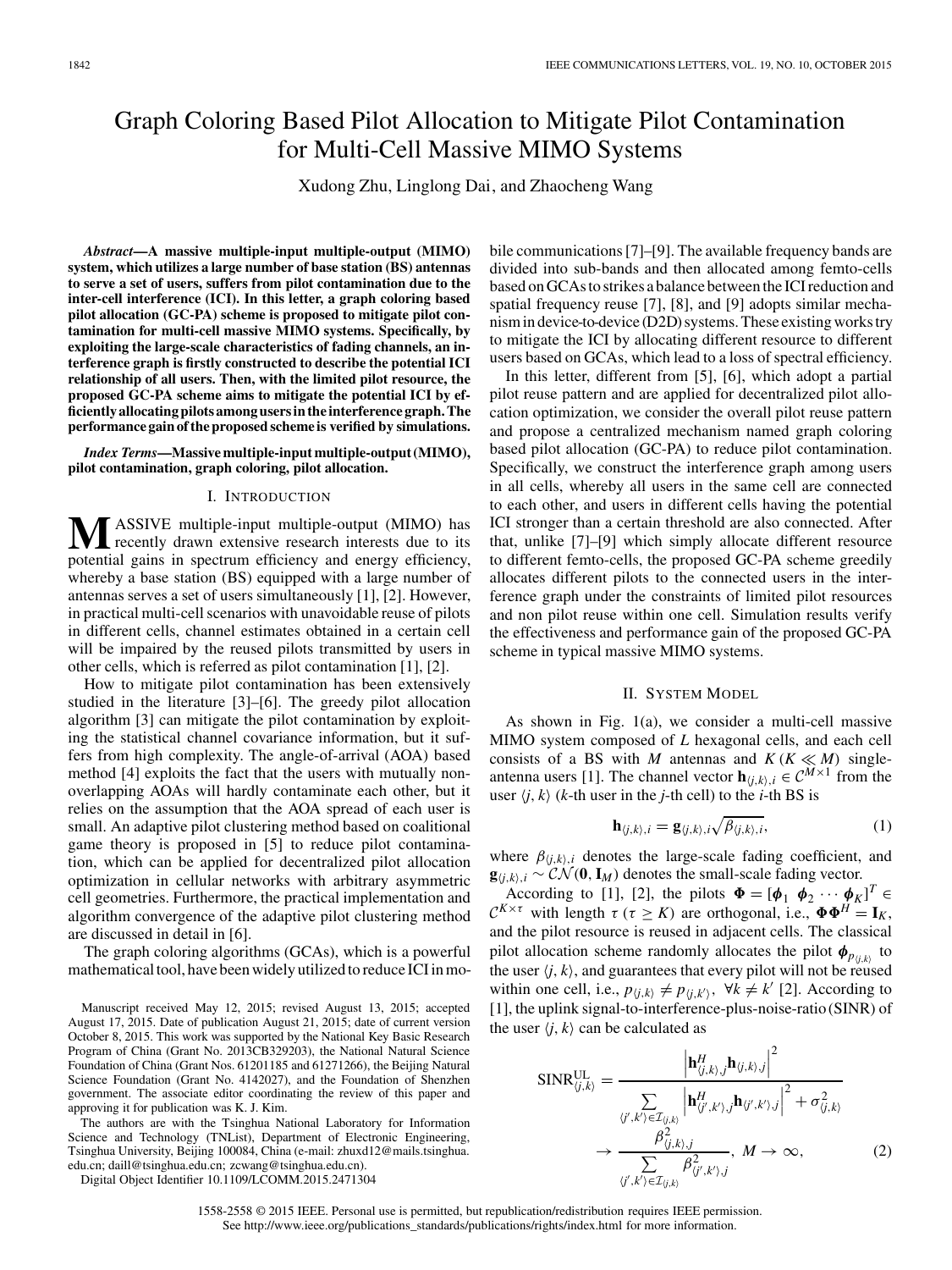

Fig. 1. A typical example: (a) Classical random scheme: the available pilots will be randomly allocated to different users in each cell, which may cause severe ICI between users in adjacent cells, e.g., users in the shadow area. (b) Potential ICI: the ratio of interference channel strength and effective channel strength. (c) Construction of interference graph: an undirected graph can be constructed to describe the potential ICI relationship among all users. (d) Conventional GCAs: Totally  $C = 4$  plots are required for  $LK = 9$  users. (e) The proposed GC-PA scheme: only  $K = 3$  pilots are utilized for  $LK = 9$  users.

where  $\sigma_{\langle j,k \rangle}^2$  denotes the power of uncorrelated interference and noise which can be substantially reduced by increasing the number of BS antennas,  $\sum_{\langle j',k'\rangle \in \mathcal{I}_{\langle j,k\rangle}} \beta_{\langle j',k'\rangle,j}^2$  denotes pilot contamination caused by pilot reuse, and  $\mathcal{I}_{(j,k)}$  denotes the set of users with the same pilot as user  $\langle j, k \rangle$ , which is defined as  $\mathcal{I}_{\langle j,k \rangle} = \{ \langle j', k' \rangle : p_{\langle j',k' \rangle} = p_{\langle j,k \rangle} \} \setminus \{ \langle j,k \rangle \}.$  Thus, the corresponding average uplink achievable rate of the user  $\langle j, k \rangle$  can be calculated as

$$
C_{\langle j,k\rangle}^{UL} = (1 - \mu_0) E \left\{ \log_2 \left( 1 + \text{SINR}_{\langle j,k\rangle}^{UL} \right) \right\},\tag{3}
$$

where  $\mu_0$  evaluates the loss of spectral efficiency caused by the uplink pilot transmission, which is actually the ratio of the pilot sequence's length  $\tau$  and the channel coherence time  $\iota$  [2], i.e.,  $\mu_0 = \frac{\tau}{l}$ .

It has been proved that the average uplink achievable rate is limited by pilot contamination [1]. For example, as shown in Fig. 1(a), the users in the shadow area suffer from severe pilot contamination due to the classical random pilot allocation scheme. It should be pointed out that above definitions and derivations can be directly applied in practical cellular network with irregular geometry [10].

#### III. GRAPH COLORING BASED PILOT ALLOCATION

## *A. Construction of Interference Graph*

From Eq. (2), it is clear that the ICI strength to a specific user  $\langle j, k \rangle$  can be measured by  $\sum_{(j',k') \in \mathcal{I}_{(j,k)}} \beta_{(j',k')j}^2$ . Thus, we define the metric  $\eta_{\langle j,k \rangle, \langle j',k' \rangle}$  to measure the strength of potential ICI between user  $\langle j, k \rangle$  and  $\langle j', k' \rangle$  in different cells  $(j \neq j')$  when they are allocated with the same pilot, i.e.,

$$
\eta_{\langle j,k\rangle,\langle j',k'\rangle} = \beta_{\langle j',k'\rangle,j}^2 / \beta_{\langle j,k\rangle,j}^2 + \beta_{\langle j,k\rangle,j'}^2 / \beta_{\langle j',k'\rangle,j'}^2.
$$
 (4)

An intuitive illustration of  $\eta_{\langle j,k \rangle, \langle j',k' \rangle}$  is shown in Fig. 1(b), which indicates that  $\eta$  is the ratio of the interference channel strength and the effective channel strength. Larger  $\eta_{\langle j,k \rangle, \langle j',k' \rangle}$ indicates more severe ICI will be introduced between  $\langle j, k \rangle$  and  $\langle j', k' \rangle$  when the same pilot is allocated to them.

In order to construct the interference graph to describe the potential ICI relationship among all users in the multi-cell massive MIMO system, a threshold  $\gamma_{th}$  is introduced to determine whether two users in different cells can reuse the same pilot, i.e.,  $\eta_{\langle j,k \rangle, \langle j',k' \rangle} > \gamma_{\text{th}}$ , where  $\gamma_{\text{th}}$  will be discussed in detail in Section III-C. Based on  $\gamma_{th}$ , we can generate a binary potential

ICI matrix **B** =  $[b_{\langle j,k \rangle, \langle j',k' \rangle}]_{LK \times LK}$ , where each entry  $b_{\langle j,k \rangle, \langle j',k' \rangle}$ is defined as

$$
b_{\langle j,k\rangle,\langle j',k'\rangle} = \begin{cases} 1, & j=j', \quad k \neq k', \\ 1, & j \neq j', \quad \eta_{\langle j,k\rangle,\langle j',k'\rangle} > \gamma_{\text{th}}, \\ 0, & \text{otherwise.} \end{cases}
$$
 (5)

Intuitively, all users in the same cell are connected to each other, and two users in different cells are connected if their potential ICI strength is stronger than the threshold  $\gamma_{\text{th}}$ .

As illustrated in Fig. 1(c), an interference graph can be constructed as an undirected graph  $G = (\mathcal{V}, \mathcal{E})$  based on the matrix **B** from Eq. (5), where the vertexes in set  $V$  denote users, and the edges in set  $\mathcal E$  denote potential ICIs.

## *B. Proposed GC-PA Scheme*

The conventional GCAs has been widely utilized to solve resource allocation problems in wireless communications [7]–[9], which is able to color the vertexes of a graph with the minimum number of colors, *C*, such that no two connected vertexes will share the same color. Out of various graph coloring algorithms available, the Dsatur algorithm [7] is used as a reference in this letter, due to its computational efficiency and low complexity. Compared with the conventional graph coloring problems, there are two extra constraints of the pilot allocation problem in massive MIMO systems: 1) Only *K* pilots are available; 2) Pilot can not be reused within one cell.

| <b>Algorithm 1</b> Proposed GC-PA Scheme                                                                           |
|--------------------------------------------------------------------------------------------------------------------|
| <b>Input:</b> System parameters: $K$ , $L$ , and $\gamma_{th}$ ;                                                   |
| Large-scale fading coefficients: $\beta_{(i,k),i}$ .                                                               |
| <b>Output:</b> Pilot allocation: $\{p_{\langle i,k \rangle}\}.$                                                    |
| 1: $\{p_{\langle i,k \rangle}\}=0, \Omega=\emptyset$ , calculate $b_{\langle i,k \rangle,\langle i',k' \rangle}$ . |
| 2: while $\exists p_{\langle i,k \rangle} = 0$ do                                                                  |
| $\langle j_0, k_0 \rangle = \arg \max \{ \sum b_{\langle i,k \rangle, \langle i',k' \rangle} \}.$<br>3:            |
| $\langle i,k \rangle \notin \Omega$ $i \neq i'$                                                                    |
| 4: $\Lambda = \{1, 2, \cdots, K\} \setminus \{p_{\langle i_0, k \rangle} : 1 \le k \le K\}.$                       |
| 5: $\lambda_0 = \arg \min \{ \sum b_{\langle i_0, k_0 \rangle, \langle i, k \rangle} \}.$                          |
| $\lambda \in \Lambda$ $p_{\langle i,k \rangle} = \lambda$                                                          |
| $p_{\langle i_0,k_0\rangle} = \lambda_0, \Omega = \Omega \cup \langle i_0, k_0\rangle.$<br>6:                      |
| $7:$ end while                                                                                                     |
|                                                                                                                    |

In this letter, the GC-PA scheme developed from the Dsatur algorithm [7] is proposed to mitigate the potential ICI with the constraint of predefined pilot resource. The pseudocode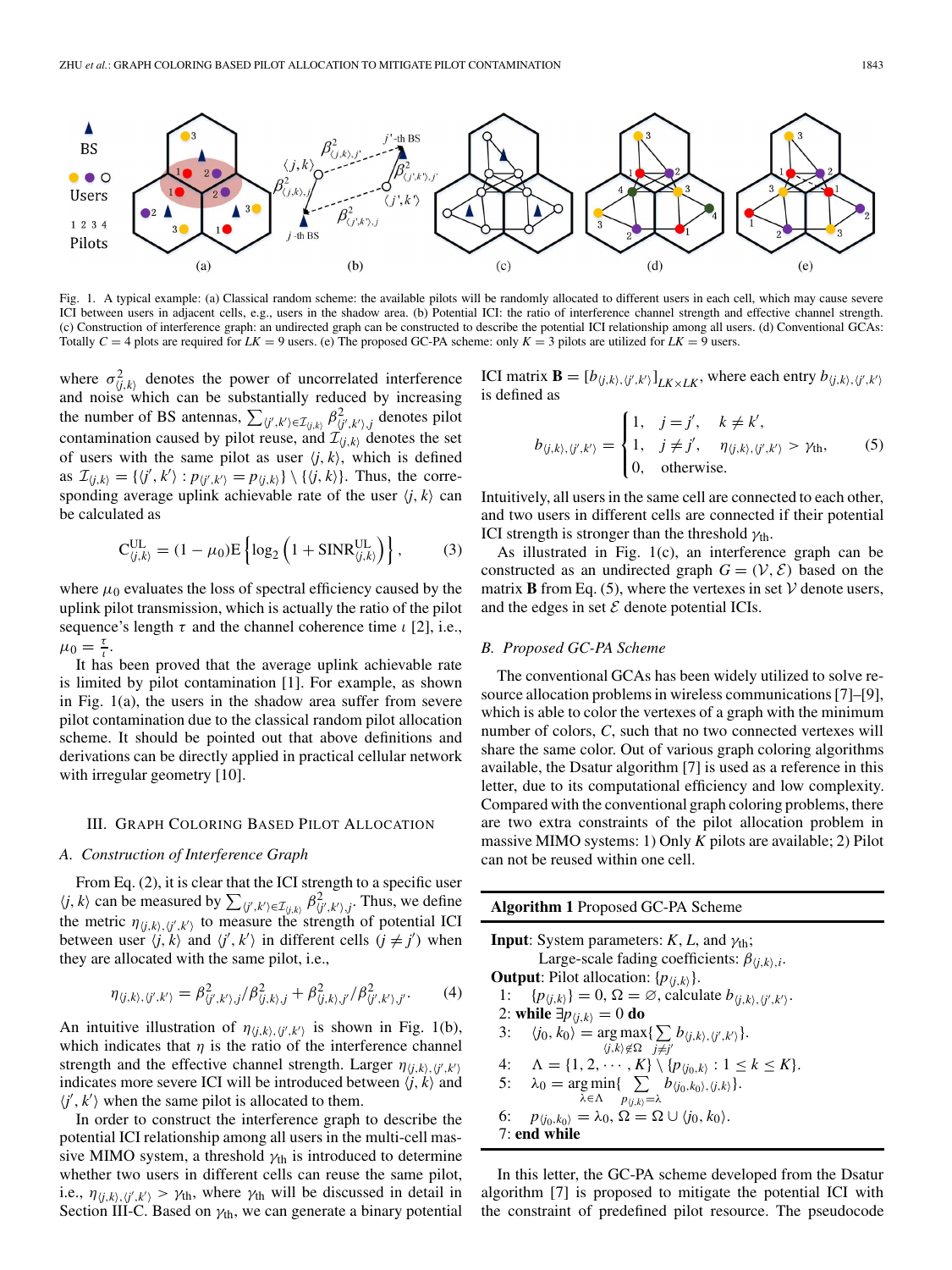is provided in **Algorithm 1**, whose physical meaning can be explained step by step as follows:

*1) Initialization (Step 1):* The pilot allocation is firstly initialized, i.e.,  $\{p_{\langle j,k \rangle}\} = 0$ . Then, the set  $\Omega$  containing the users which have been allocated with their corresponding pilots is also initialized as a null set, i.e.,  $\Omega = \emptyset$ . Given  $\beta_{(i,k),i}$ , the binary potential ICI relationship  $b_{(j,k), (j',k')}$  can be calculated based on Eq. (5).

*2) Loop Condition (Step 2):* The users will be allocated with their corresponding pilots in turns, and thus the loop condition is that there is at least one user who has not been allocated with any pilot, i.e.,  $\exists p_{\langle i,k \rangle} = 0$ .

*3) User Selection (Step 3):* Considering the fact that more connections in the interference graph lead to severer ICI, the user  $\langle i_0, k_0 \rangle$ , who has the maximum connections in adjacent cells and has not been allocated with any pilot, will be selected.

*4) Available Pilot Set (Step 4):* To avoid the intra-cell interference, no pilot will be reused within the same cell [1], [2]. The pilots, which have not been allocated to users in the  $j_0$ -th cell, consists the available pilot set  $\Lambda$  for user  $\langle j_0, k_0 \rangle$ .

*5) Pilot Selection (Step 5):* In order to allocate different pilots to connected users to mitigate ICI as much as possible, the pilot with index  $\lambda_0$ , which has the minimal reused times among the connections of the selected user  $\langle j_0, k_0 \rangle$ , will be selected from the available pilot set  $\Lambda$  for user  $\langle j_0, k_0 \rangle$ .

*6) Pilot Allocation (Step 6):* In each loop, the selected pilot with index  $\lambda_0$  will be allocated to the selected user  $\langle i_0, k_0 \rangle$ , and then this user will be added into the set  $\Omega$ . The procedure from step 2 ∼ 6 will be carried out for *KL* times until all users are allocated with their corresponding pilots.

In contrast to the conventional GCAs which requires an unpredictable number of pilots, the proposed GC-PA scheme is able to solve the pilot allocation problem with restricted *K* pilots. For instance as shown in Fig. 1(e), total  $K = 3$  pilots are utilized to realize pilot allocation with significantly reduced ICI by the proposed GC-PA scheme.

# *C. Analysis of Threshold* γ*th*

From Eq. (4), we can find that the threshold  $\gamma_{th}$  is utilized to be compared with the proposed heuristic metric  $\eta_{\langle j,k \rangle, \langle j',k' \rangle}$ . We firstly calculate the minimum and the maximum of the proposed heuristic metric  $\eta_{(j,k), (j',k')}$ , i.e.,  $\eta_{\min} = \min{\{\eta_{(j,k), (j',k')}\}}$ ,  $\eta_{\text{max}} = \max\{\eta_{\langle j,k \rangle, \langle j',k' \rangle}\}.$  Based on Eq. (5), it is clear that any threshold chosen from ( $-\infty$ ,  $\eta_{\text{min}}$ ) will lead to the same interference graph with the threshold  $\gamma_{\text{th}} = \eta_{\text{min}}$ . Thus,  $\eta_{\text{min}}$  is actually the lower bound of the threshold  $\gamma_{th}$ . Similarly, the upper bound of the threshold  $\gamma_{\text{th}}$  can be set as  $\eta_{\text{max}}$ , and so we have

$$
\gamma_{\text{th}} \in [\eta_{\min}, \eta_{\max}]. \tag{6}
$$

In one extreme case, when the threshold  $\gamma_{\text{th}}$  is set to  $\eta_{\text{max}}$ , only users within the same cell will be connected to each other. In this case, both the GCAs and the proposed GC-PA scheme degrade to the classical random pilot allocation scheme, since no ICI information is exploited. By decreasing the threshold  $\gamma_{th}$ , more users in different cells will be connected to reflect the potential ICI relationship. In this case, as discussed above, the GCAs are able to eliminate the ICI among the connected users with an increasing number of pilots *C*, while the proposed GC-PA scheme can also mitigate most ICI with the restricted *K* pilots, where  $K < C$ . In the other extreme case, when the

TABLE I SIMULATION PARAMETERS

| Number of cells $L$                                  | 4, 7                   |
|------------------------------------------------------|------------------------|
| Number of BS antennas $M$                            | $10 \leq M \leq 10000$ |
| Number of users in each cell $K$                     | 4.8                    |
| Cell radius $R$                                      | 500 m                  |
| Path loss exponent $\alpha$                          | $\mathcal{R}$          |
| Log normal shadowing fading $\sigma_{\text{shadow}}$ | 8 dB                   |
| Loss of spectral efficiency $\mu_0$                  | $\mu_0 = 0.2$          |
| IGS parameters                                       | $N = 20, T = 2$        |
|                                                      |                        |

threshold  $\gamma_{\text{th}}$  is set to  $\eta_{\text{min}}$ , all KL users will be connected to each other. It is evident that total  $C = KL$  pilots are required by the GCAs in this case, while the proposed GC-PA scheme degrades to the classical random pilot allocation scheme.

To obtain a near-optimal threshold  $\gamma_{th}$ , we propose a simple yet effective method called iterative grid search (IGS) as

$$
\gamma_{\text{th}} = f_{\text{IGS}}\left( [\eta_{\text{min}}, \eta_{\text{max}}], N, T \right),\tag{7}
$$

where *N* denotes the number of grids in each search step, and *T* denotes the number of iterations. Specifically, the interval  $[\eta_{\min}, \eta_{\max}]$  is uniformly sampled by *N* points in the first iteration, i.e.,  $\{\gamma_i^{(1)} : 1 \le i \le N\}, \gamma_0^{(1)} = \eta_{\min}, \gamma_{i+1}^{(1)} = \gamma_i^{(1)} + \Delta^{(1)},$ and  $\Delta^{(1)} = \frac{\eta_{\text{max}} - \eta_{\text{min}}}{N-1}$ . By denoting  $\gamma_{\text{max}}^{(1)}$  as the one out of  $\{\gamma_i^{(1)}\}$ that can achieve the highest average uplink SINR, a sub interval  $[\gamma_{\text{max}}^{(1)} - \Delta^{(1)}/2, \gamma_{\text{max}}^{(1)} + \Delta^{(1)}/2]$  can be obtained after the first iteration, which will be further sampled in the next iteration to obtain a smaller range  $[\gamma^{(2)}_{\text{max}} - \Delta^{(2)}/2, \gamma^{(2)}_{\text{max}} + \Delta^{(2)}/2]$ . This procedure is carried out in an iterative way for *T* times, and finally a near-optimal threshold  $\gamma_{\text{th}} = \gamma_{\text{max}}^{(T)}$  can be obtained.

## *D. Discussion of Implementation*

In Section III-A, the interference graph is constructed according to the large-scale fading coefficients  $\beta_{i,k}$ ,*i*, which denotes the channel strength between the users and the BSs.

Compared with the existing works [3], [4] which assume the statistical channel covariance can be accurately acquired, the proposed GC-PA scheme only requires large-scale fading coefficients, which changes slowly and can be easily tracked with low complexity [1], [2], [10]. For example, in practical mobile cellular networks of the long term evolution (LTE) systems [10], an user firstly captures the cell-specific broadcasting signals to measure the channel conditions to available BSs, and then selects the BS with the best channel condition. After that, this user will continue to track the channel conditions to available BSs to realize the handover among different cells.

As addressed in LTE systems [10], the BSs in adjacent cells are connected to each other through X2 interface to share and exchange information. Moreover, the coordinated BSs are all connected to a mobility management entity (MME) through S1 interface, which has a powerful computing capability. Thus, the MME is able to collect the large-scale fading coefficients from coordinated BSs, and operate the proposed GC-PA scheme to provide a near-optimal pilot allocation pattern.

According to **Algorithm 1**, the complexity  $O(K^2L^2)$  is required to operate the proposed GC-PA scheme based on a specific threshold  $\gamma_{th}$ . According to the IGS procedure, **Algorithm 1** will be carried out for *NT* times to achieve the near-optimal threshold  $\gamma_{th}$ , and thus the total complexity is  $\mathcal{O}(NTK^2L^2)$ , which is acceptable for MME [10].